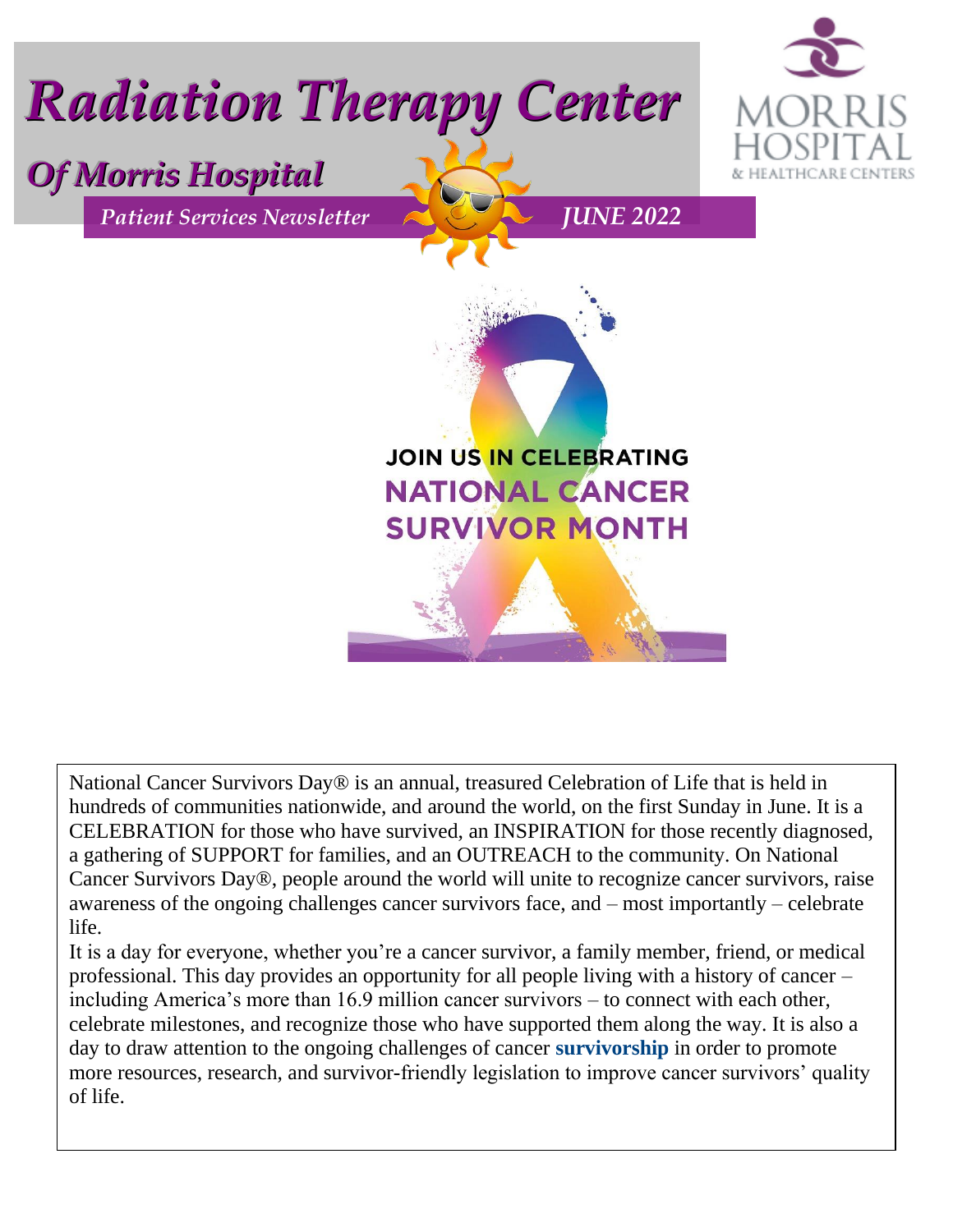

## **Ingredients**

Ingredient Checklist

- $\Box$  <sup>1</sup>/<sub>2</sub> ripe avocado $\Box$  1<sup>1</sup>/<sub>2</sub> teaspoons lemon juice
- $\Box$  1 teaspoon avocado oil $\Box$  3 hard-boiled eggs, chopped
- $\Box$  <sup>1</sup>/4 cup finely chopped celery (about 1 stalk)
	- $\Box$  1 tablespoon snipped fresh chives
- $\Box$  <sup>1</sup>/<sub>4</sub> teaspoon salt $\Box$ <sup>1</sup>/<sub>8</sub> teaspoon ground pepper
- $\Box$  4 slices whole-wheat sandwich bread, toasted
- $\Box$  2 leaves lettuce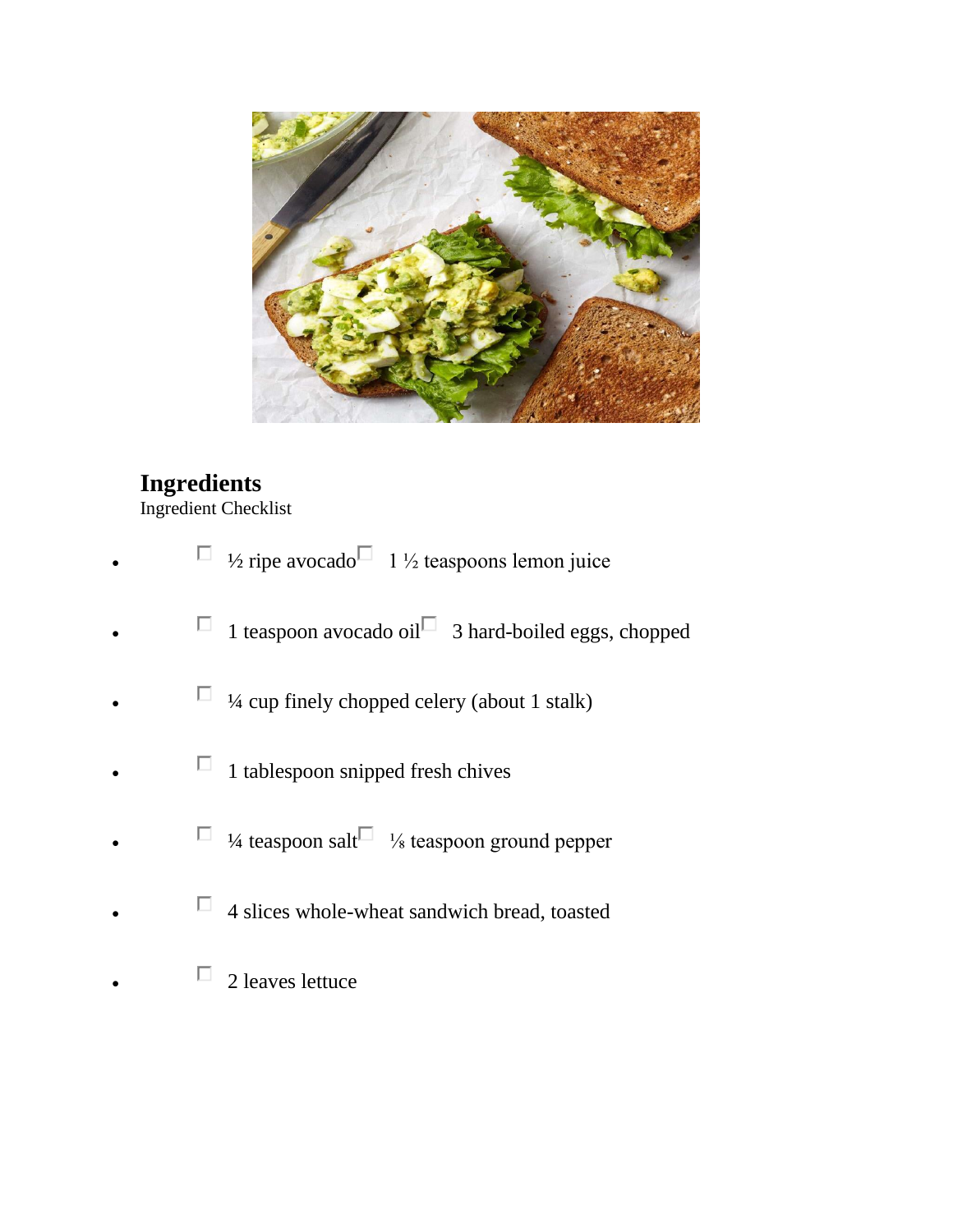# *Directions*

Instructions Checklist

 $\bullet$   $\Box$  Step 1

Scoop the flesh from the avocado half into a medium bowl. Add lemon juice and oil; mash until mostly smooth. Add chopped eggs, celery, chives, salt and pepper and stir to combine. Divide the mixture between 2 slices of toast. Top each with a piece of lettuce and another slice of toast.

### **Nutrition Facts Serving Size:** 1 sandwich **Per Serving:**

351 calories; protein 16.6g; carbohydrates 30.2g; dietary fiber 7.3g; sugars 4g; fat 18.8g; saturated fat 3.9g; cholesterol 246.2mg; vitamin a iu 1760.6IU; vitamin c 8.3mg; folate 119.2mcg; calcium 141.3mg; iron 2.7mg; magnesium 67.6mg; potassium 546.8mg; sodium 642.2mg; thiamin 0.3mg; added sugar 3g.

#### **Exchanges:**

2 fat, 1 1/2 medium-fat protein, 1 1/2 starch, 1/2 vegetable

## **The Radiation Therapy Center of Morris Hospital has partnered with "Look Good Feel Better"**

We decided to offer this complimentary program to past and present patients because we truly believe that when you look your best, you feel your best. This program offers a free makeup kit that will be mailed upon registering and virtual beauty workshops that are done from the comforts of your own home. Please see the attached flyer with instructions on how to register.

Contact Ashley at the Radiation Therapy Center if you have any questions (815)364-8915